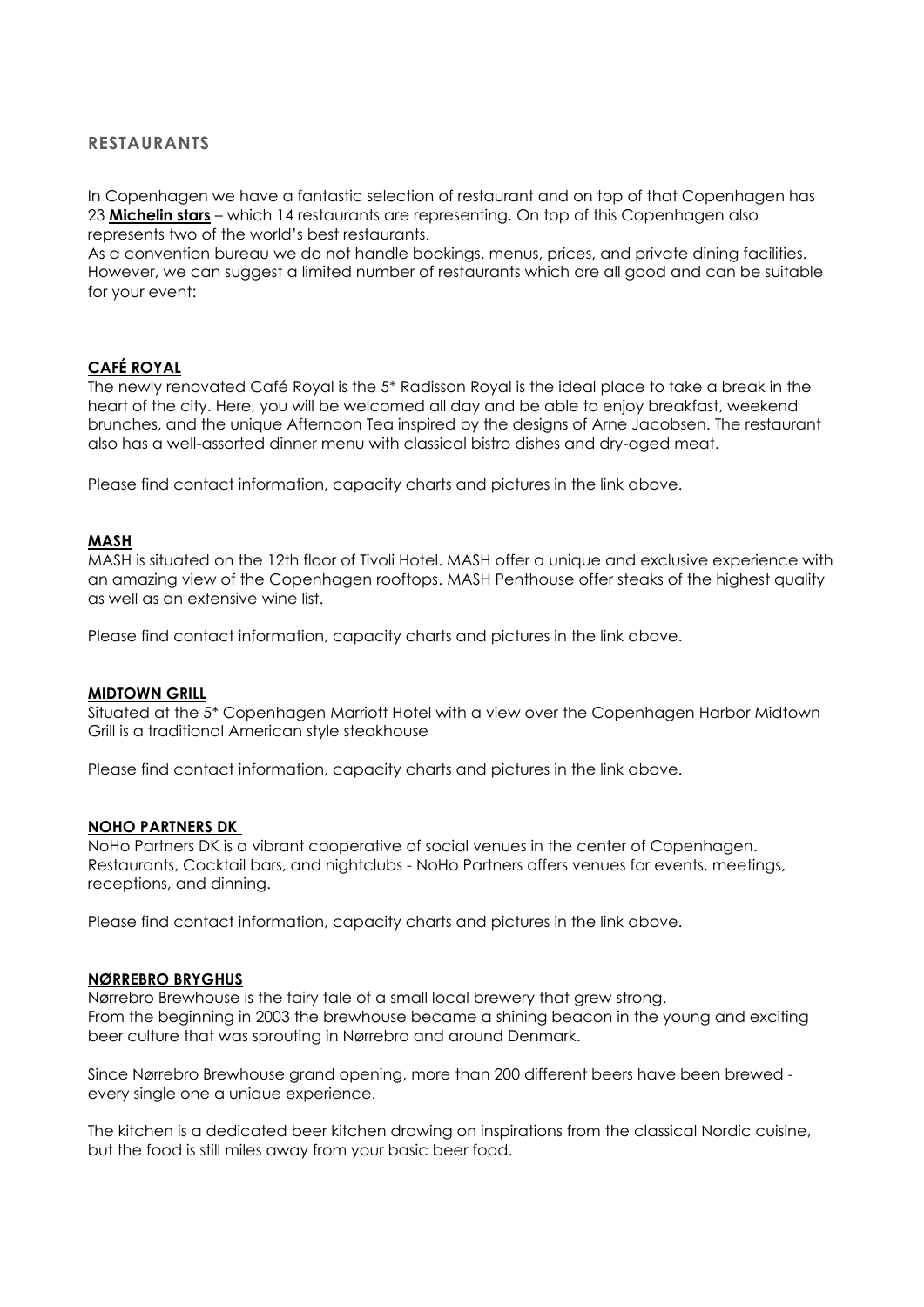Please find contact information, capacity charts and pictures in the link above.

# **[REFFEN COPENHAGEN STREET FOOD](https://meetingplannerguide.com/venues/reffen-copenhagen-street-food)**

Reffen – Copenhagen Street Food is the largest street food market in the Nordics. It's a creative hub, driven by food entrepreneurs and creative fireballs. In the 1960s, the venue on Refshaleøen was home to Burmeister and Wain, Denmark's largest shipyard and ships were built here until 1996.

Today, Reffen has taken over the old 6000m2 industrial area and transformed it into a sustainable container playground. The goal is to give Reffen back to the people by involving Copenhagener's and tourists alike and give them the opportunity to explore a world of delicious eats, crafts and events.

Please find contact information, capacity charts and pictures in the link above.

# **[RESTAURANT OFELIA](http://www.meetingplannerguide.com/#/product/the-royal-danish-playhouse3717)**

Situated at the Royal Danish Playhouse with a view to the Copenhagen canal restaurant Ofelia is named after Hamlet's exquisite in Shakespeare's play, the restaurant is where you can experience the region's delicate ingredients and the seasons shift in a menu that combines taste, health, sustainability, and ecological awareness.

Please find contact information, capacity charts and pictures in the link above.

# **[RESTAURANT SALT](https://saltrestaurant.dk/en/)**

SALT Bar and Restaurant is located at Copenhagen Admiral Hotel in a maritime environment along Copenhagen's waterfront, close to Nyhavn and Amalienborg Castle.

SALT is a modern version of the Parisian brasseries, designed by the English architectural firm Conran & Partners. The restaurant is the setting for experiences and stories from when the whole building was a warehouse in the 1780s. The interior is characterized by the maritime surroundings in Copenhagen Harbor.

The kitchen is modern Danish and created from a traditional foundation, where modern techniques help to refine the tastes. A classic, recognizable taste, where the down-to-earth Danish ingredients are seasoned with a forward-looking, modern expression.

Please find contact information, capacity charts and pictures in the link above.

# **[RESTAURANT TERRASSEN](http://www.meetingplannerguide.com/#/product/langelinie-pavillonen2915)**

Located at the Langelinie Pavillonen right next to the Little Mermaid with ocean view restaurant Terrassen provides a Nordic cuisine.

Please find contact information, capacity charts and pictures in the link above.

# **[RESTAURANT TÅRNET AND CAFÉ IDABRYGGEN](http://www.meetingplannerguide.com/#/product/ida-conference-center2807)**

Restaurant Tårnet lies on the 6th and 7th floor of IDA Conference Center with views of Copenhagen harbor.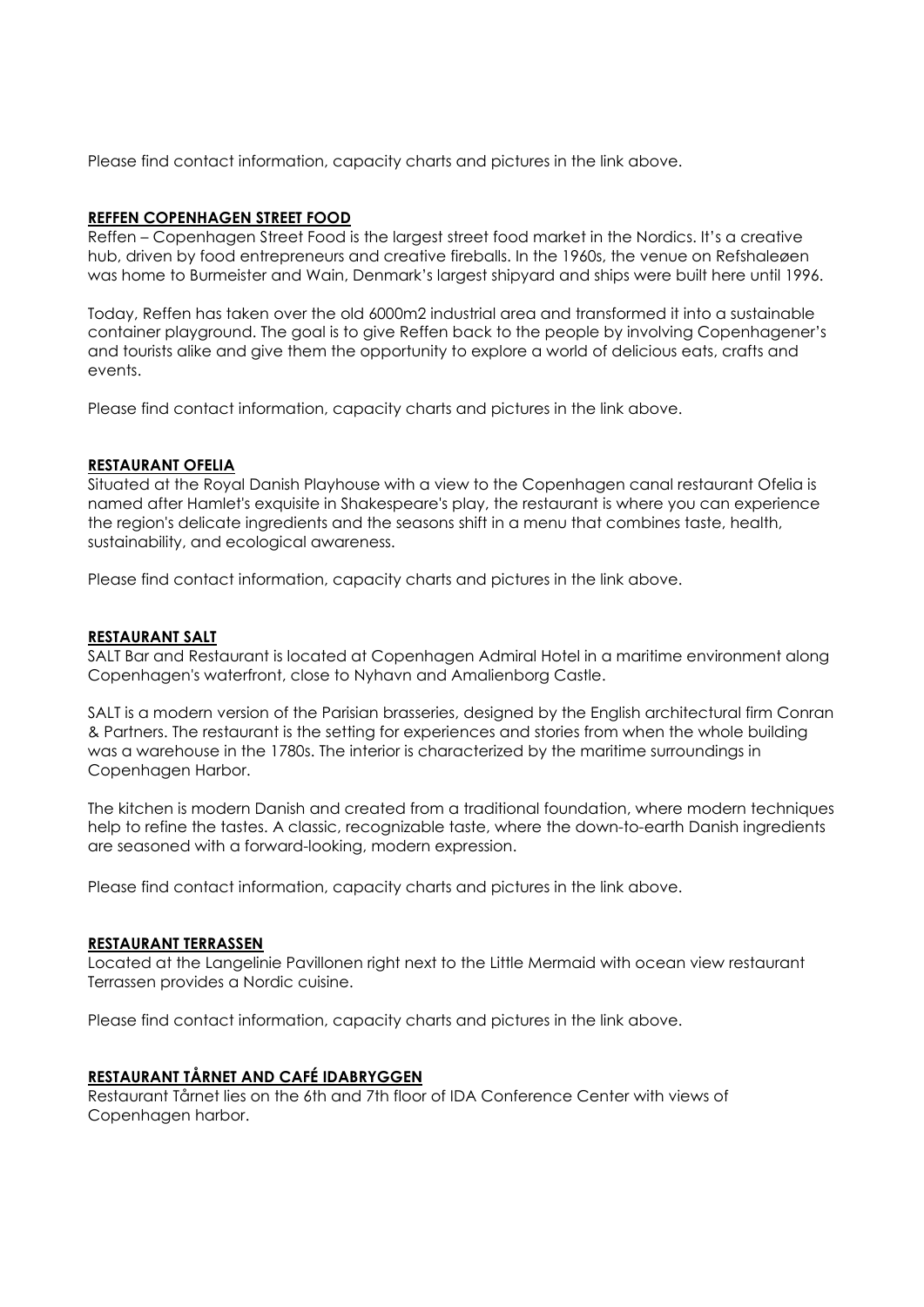Café IDABryggen, directly on the water, serves cool refreshments and light meals every day from May to September.

Please find contact information, capacity charts and pictures in the link above.

## **[RESTAURANTS BY COFOCO](https://meetingplannerguide.com/venues/restaurants-by-cofoco)**

Cofoco is a household name on the restaurant scene in Denmark and is renowned for pioneering the way Copenhageners dine out at restaurants today.

Cofoco – short for Copenhagen Food Collective – offers 12 different venues in Copenhagen with 11 different concepts, allowing our guests to choose the type of cuisine and environment that suits their wishes.

Cofoco source local high-quality products that are served in our Nordic, Italian, French, Mediterranean, Latin-American and Japanese restaurants.

Please find contact information, capacity charts and pictures in the link above.

## **[SOVINO](https://sovinobrands.dk/)**

Sovino Brands is the label under which 16 individual restaurant brands and venues operate. Since 1983, this multi-brand grouping has strived towards creating a wide-ranging variety of tastes, concepts, and dining experiences in the heart of Copenhagen.

The Sovino Brands' venues offer numerous possibilities and something for any occasion, large or small, formal, or casual.

The restaurants within Sovino Brands' are Lucifer, Geist, Cafe Victor, Trattoria FIAT, Ravage, Ps Bar&Grill, The Market Asian, The Market Italian, Ps Bar&Grill-Østerbro, Salon, Restaurant Kanalen, Bistro Central, Boathouse, Lusso.

# **[LOCA Restaurants](https://locarestauranter.dk/en/)**

LOCA Restaurants are open Tuesday through Sunday and is comprised of four concepts: private dining, Studio, Almanak, Mission and Radio.

LOCA offers 4 different venues in Copenhagen with 4 different concepts.

Please find contact information, capacity charts and pictures in the link above.

### **[STICKS'N'SUSHI](https://meetingplannerguide.com/venues/sticksnsushi)**

Sticks'N'Sushi serve high-quality, fresh food based on a unique combination of traditional sushi and yakitori sticks from the grill.

Sticks'N'Sushi have 14 venues in and around Copenhagen, each with their distinct atmosphere and design.

Sticks'N'Sushi host everything from smaller, intimate dinners in our private dining rooms, to funky rooftop cocktail parties in the centre of Copenhagen. Furthermore, Sticks'N'Sushi cater both small and large events, such as parties, receptions, and conferences with tasty and colorful finger food.

Please find contact information, capacity charts and pictures in the link above.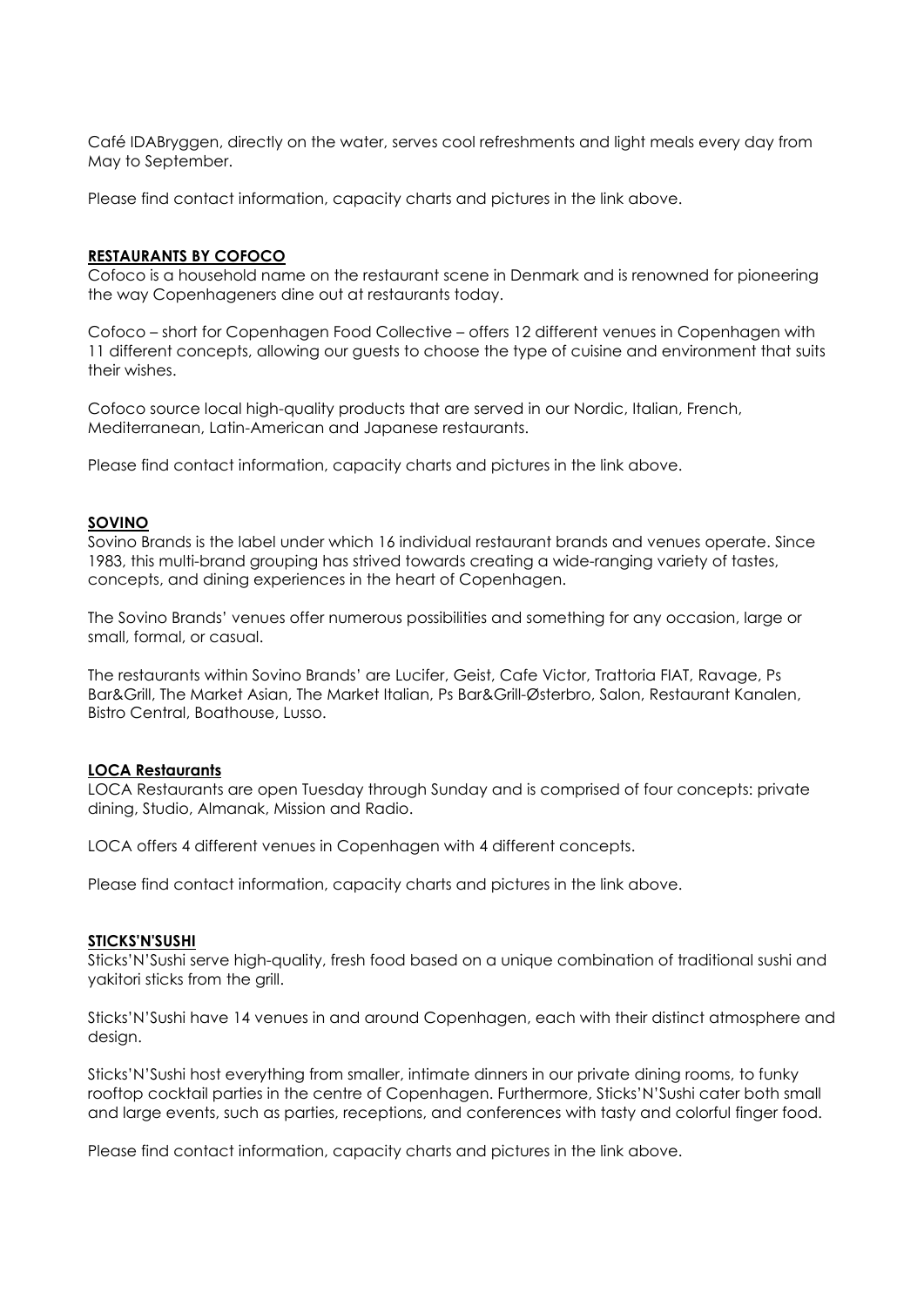# **[SUKAIBA](http://sukaiba.dk/)**

Sophisticated Japanese food made from local ingredients and produce. Located on top floor of AC Hotel Bella Sky with the best views of Copenhagen.

Please find contact information, capacity charts and pictures in the link above.

## **[SØREN K](http://www.meetingplannerguide.com/#/product/royal-danish-library---the-black-diamond2875)**

With a location in one of Denmark's most spectacular buildings directly by the waterfront, Søren K offers you a neighborhood for some of the city's most beautiful architecture, a fabulous view of sky and harbor and a fantastic kitchen.

The restaurant is named after the country's probably best-known philosopher and has entrance from the ground floor of the Black Diamond's impressive atrium.

Please find contact information, capacity charts and pictures in the link above.

### **[TIVOLI GARDENS AND NIMB](http://www.meetingplannerguide.com/#/product/tivoli-gardens3657)**

The facilities at Tivoli Gardens are available all year round if you wish to arrange any kind of business meeting, sales talk, conference, company outing etc. Tivoli Gardens can provide all the necessities you and your company may desire, with excellent service from our staff, ranging from e.g. a quick business meeting to a three-day conference.

If you want to enjoy an even more high-end experience, NIMB in Tivoli is also a possibility. Tivoli also offers a wide range of culinary experiences at its 27 restaurants, each of which has its own distinctive character.

Please find contact information, capacity charts and pictures in the link above.

### **[VESTAURANTEN](https://www.dgi-byen.com/restaurant/)**

Centrally located between the DGI-Byens hotel and Øksnehallen in a beautifully renovated building in Copenhagen's old meat packing district. The restaurant is, in fact, furbished in what were once cattle stalls, painstakingly renovated while retaining some of its finer original details, transforming the building into a high-ceilinged, bright, and inviting gourmet establishment.

Please find contact information, capacity charts and pictures in the link above.

### **[Letz Sushi](https://letzsushi.dk/)**

LETZ SUSHI was established in 2003 and with 20 restaurants nationally, we are the largest sushi chain in Denmark – and the only one that serves sustainable sushi. Our kitchen philosophy is simple – we want to offer the best complete sushi experience using the best and purest ingredients. We therefore only use certified fish, organic rice, and the best produce. In addition to this, perfection, creativity, and passion is what makes our sushi something completely special.

Every day we strive to create the best possible, most beautiful, and delicious experiences for our guests. We take pride in creating the settings for more than just great food experiences but also for unforgettable memories.